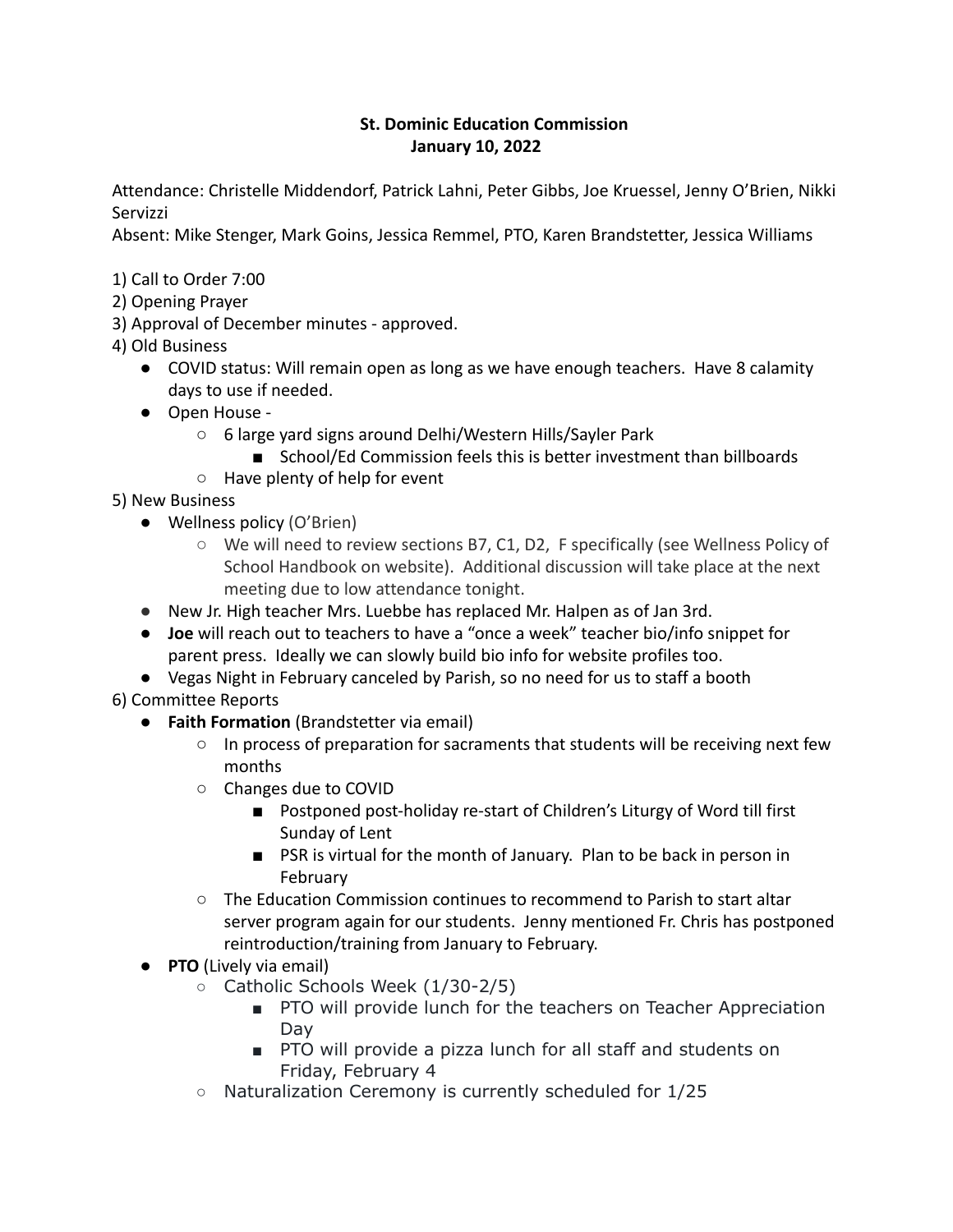- **Principal's Report** ( O'Brien)
	- Chess in Schools Program started last Friday (grades 3-5). Instructors in school, 40 minutes once a week.
- **School Strategic Plan**
	- $\circ$  Jenny recommends we start the planning process for any potential new long term plan at the beginning of next school year, after Jan McReynolds has coordinated another SWOT survey with teachers and parents at the end of this school year, which coincides with the start of a new, 6 year accreditation cycle for school.
	- Catholic Culture, Community & Family (Middendorf)
		- Communication with Catholic Identity Committee last meeting 11/16.
			- Lessons and Carols 5th grade in December; 1st grade Christmas play in December; Tolerance survey to happen in March; Circles of Grace curriculum from Archdiocese (more to come next month); Advent bags one per week in December (similar program will take place for Lent); Prayer Services for Advent (and Lent to come)
	- Marketing & Communication (Kruessel)
		- New website went live on December 20th
		- New domain name will be purchased (\$9.99/year): stdominicdelhi-school.org, eventually phase out the k-8 domain name.
		- Google analytics has been running since Jan 3rd. Joe will generate a report for the Feb. meeting.
			- May want to run HotJar to track user sessions and see what they are doing.
		- NEED to train Stephanie (secretary) and others for content editing. NEED more content. Particularly centered around grades and extracurricular activities…Need to lay out content map, ownership and update rhythms for short term and long term needs of site. - **Peter and Joe will work this and get to Jenny/Stephanie.**
		- Google Ad grants Mark and Joe are developing work around to accommodate google requirements - have a link on the Parish site landing page to the new school website. Need to contact the parish to add this page if needed.
		- Social Media path forward **Jessica Williams** will work with school/marketing committee
		- Preschool fair this Sunday at play place on Anderson Ferry/Crookshank
- **Tuition Credit** (Lahni)
	- Frisch's check received \$161
	- Amazon Smile check received \$151 (104 supporters holding steady) (as reported last month)
	- Waiting to hear back from Frisch's for another fundraiser (1/31 or 2/1)
	- Looking at Chipotle for 3/16 (could be a few weeks later).
	- Discuss Market Day to Tuition credit fundraising next month when PTO is here
- 7) Next Meeting: Monday, February 14 at 7 pm, school library